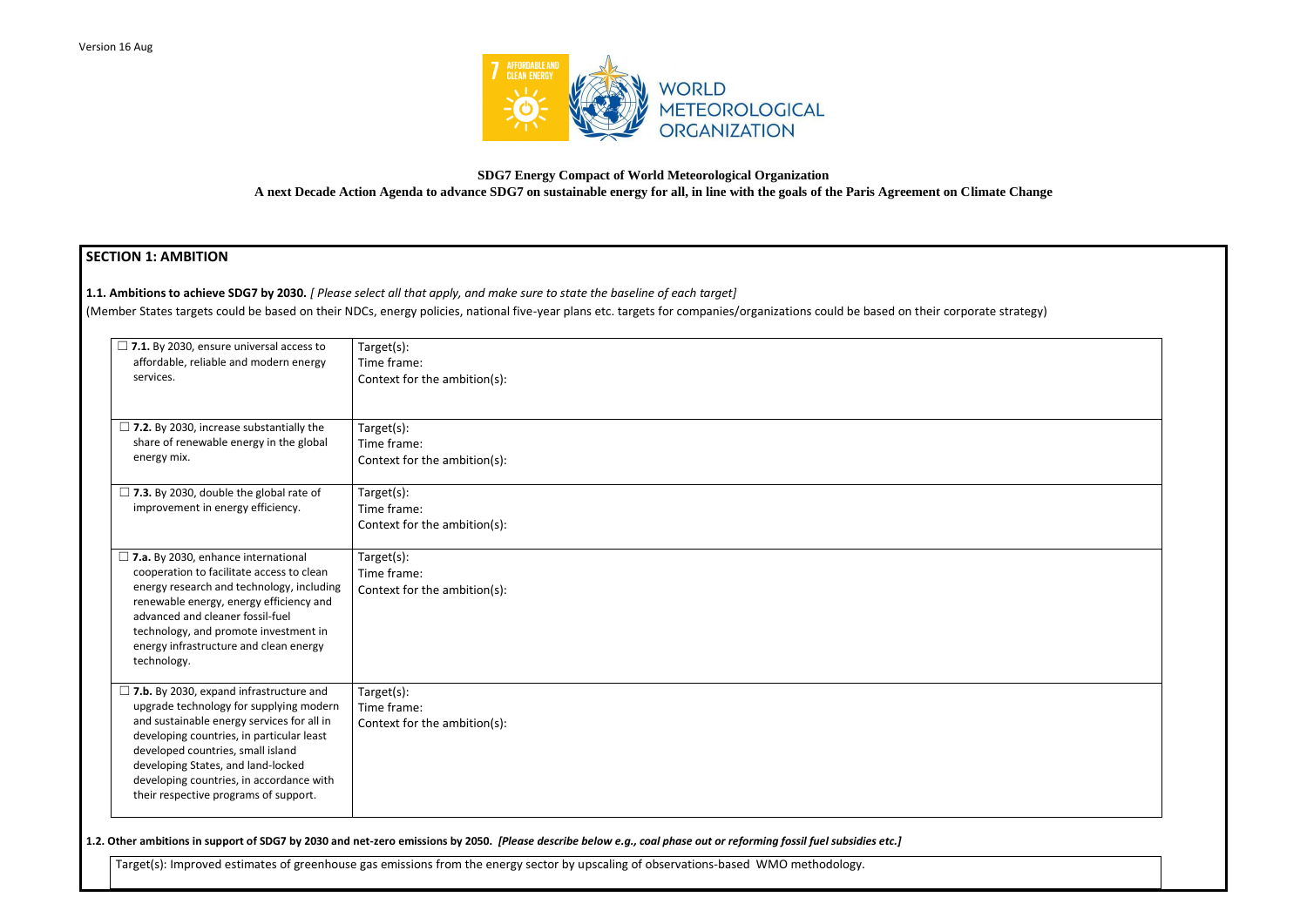Time frame: 2021 – 2030

Context for the ambition(s): Systematic observations of atmospheric composition in the latter half of the twentieth century showed increasing global concentrations of greenhouse gases. These measurements were the initial cause of concern about global warming and climate change. Today, as nations submit and enhance their national determined contributions to the Paris Agreement to reduce their greenhouse gas (GHG) emissions, these same systematic observations of atmospheric greenhouse gas concentrations are the only unequivocal way to determine whether the emission reduction policies and actions taken are having the desired effect. National emission inventories that are used to support SDGs have substantial uncertainties that can be reduced while the actions to reduce emissions can be much better targeted (https://www.washingtonpost.com/climate-environment/interactive/2021/greenhouse-gas-emissions-pledges-data/?itid=hp\_Climate%20box).

After COP26, 74 parties – or signatory countries – to the Paris Agreement have communicated net-zero targets. These parties cover a total of 81 countries, since the EU's net-zero target includes within its purview multiple EU countries that have not put forth separate targets of their own (https://www.wri.org/insights/how-countries-net-zero-targets-stack-up-cop26). While the number of countries announcing pledges to achieve net-zero emissions over the coming decades continues to grow, the pledges by governments to date fall short of what is required to bring global energy-related carbon dioxide emissions to net zero by 2050 and give the world an even chance of limiting the global temperature rise to 1.5 °C. Energy sector makes a substantial contribution to the global levels of CO<sub>2</sub> and CH<sub>4</sub>. According to the CCAC Methane Assessment, most human-caused methane emissions come from three sectors: fossil fuels, waste, and agriculture. In the fossil fuel sector, oil and gas extraction, processing, and distribution account for 23 per cent, with significant portion of it due to leaks in the oil & gas distribution system. Studies have shown that methane emissions from oil and gas production are often much higher than previously assumed, and an investigation by the Clean Air Task Force (CATF) earlier this year found that methane leakage from oil and gas infrastructure is well spread across Europe. A lack of effective policy to tackle methane stems partially from poorly implemented monitoring and reporting systems. At COP26 over 100 countries joint Global Methane Pledge launched by the United States and the European Union to reduce methane emissions, but these actions must be based on the robust data.

WMO lead IG<sup>3</sup>IS (https://ig3is.wmo.int) combines accurate atmospheric concentration measurements with enhanced socioeconomic activity data and model analyses to better quantify and locate greenhouse gas emissions. Implementation of this observation-based technology to get better quantitative estimates of emissions, and identifying the largest sources can serve as guidance to updated/enhanced NDCs.

Utilization of information that can be delivered through IG<sup>3</sup>IS approach allows to:

Continuous, consistent, and accurate GHG concentration measurements at local, national, and global scales combined with the analysis tools can substantially improve knowledge of the emissions and identify the most efficient emission reduction opportunities. . Thus, WMO initiated the development of an Integrated Global Greenhouse Gas Information System (IG<sup>3</sup>IS) to help guide GHG emission-reduction actions in response to climate change.

Some of the cities already implementing observations-based emission estimates are Paris, Los Angeles, Tokyo, Beijing, Zhengzhou, Indianapolis, Toronto, Montreal, San Francisco, Baltimore, Washington, DC, Seoul, Mexico City, London, Munich, Vienna, Salt Lake City, Boston, and many other cities have programs in development. There is great interest in addressing emission from industrial sectors with a large uncertainty and with large contribution to GHG forcing such as emissions from the short-lived climate pollutants (SLCPs) such as methane and HFCs. Therefore, WMO IG<sup>3</sup>IS is also developing good-practice guidelines for implementing observations-based methods to locate and quantify intermittent super-emitters of methane. These are responsible for more than 50% of total anthropogenic methane emissions but are associated with less than 5% of potential sources (from the global oil & gas supply chain, from solid waste and wastewater facilities and from agricultural activities like large dairy farm digesters). A number of successful efforts are being implemented around the world such as in North American oil and gas production regions, and the state of California has used such methods to locate and quantify its state-wide emissions of methane from all industrial sources.

In June 2019 the 50<sup>th</sup> session of SBSTA welcomed the adoption by the WMO of the IG<sup>3</sup>IS Science Implementation plan and recognized IG<sup>3</sup>IS as an innovative science-based framework that supports the needs of a broad range of users and encouraged the use of the framework by Parties. The IPCC Task Force on National Greenhouse Gas Inventories (TFI) has included the use of IG<sup>3</sup>IS methods in their recently published 2019 Refinement to the 2006 IPCC Guidelines for National Greenhouse Gas Inventories in section on verification.

- 1) Quantify the baseline (current) emissions at national, sub-national and facility scale;
- 2) Identify previously unknown emission reduction opportunities, such as hot spots and super emitters (leakages);
- 3) Track progress towards emission reduction goals to manage and correct the measures during their implementation;
- 4) Identify cost-effective mitigation actions and carbon removal opportunities.

Currently observations-based emission estimates are produced and reported by the research institutions in partnership with their national inventory compiling agencies by the United Kingdom, Switzerland, Australia (for halogenated industrial gases only), and New Zealand for carbon dioxide in LULUCF sector. A growing number of other countries are initiating programs to merge observations-based emission information with traditional inventory including Germany, Japan, South Korea, France and the United States. WMO IG<sup>3</sup>IS is developing good-practice guidelines for the methodologies for producing observations-based emissions estimates for nations as well as guidelines for estimating emissions from cities and states in support of subnational contributions to the Paris Agreement.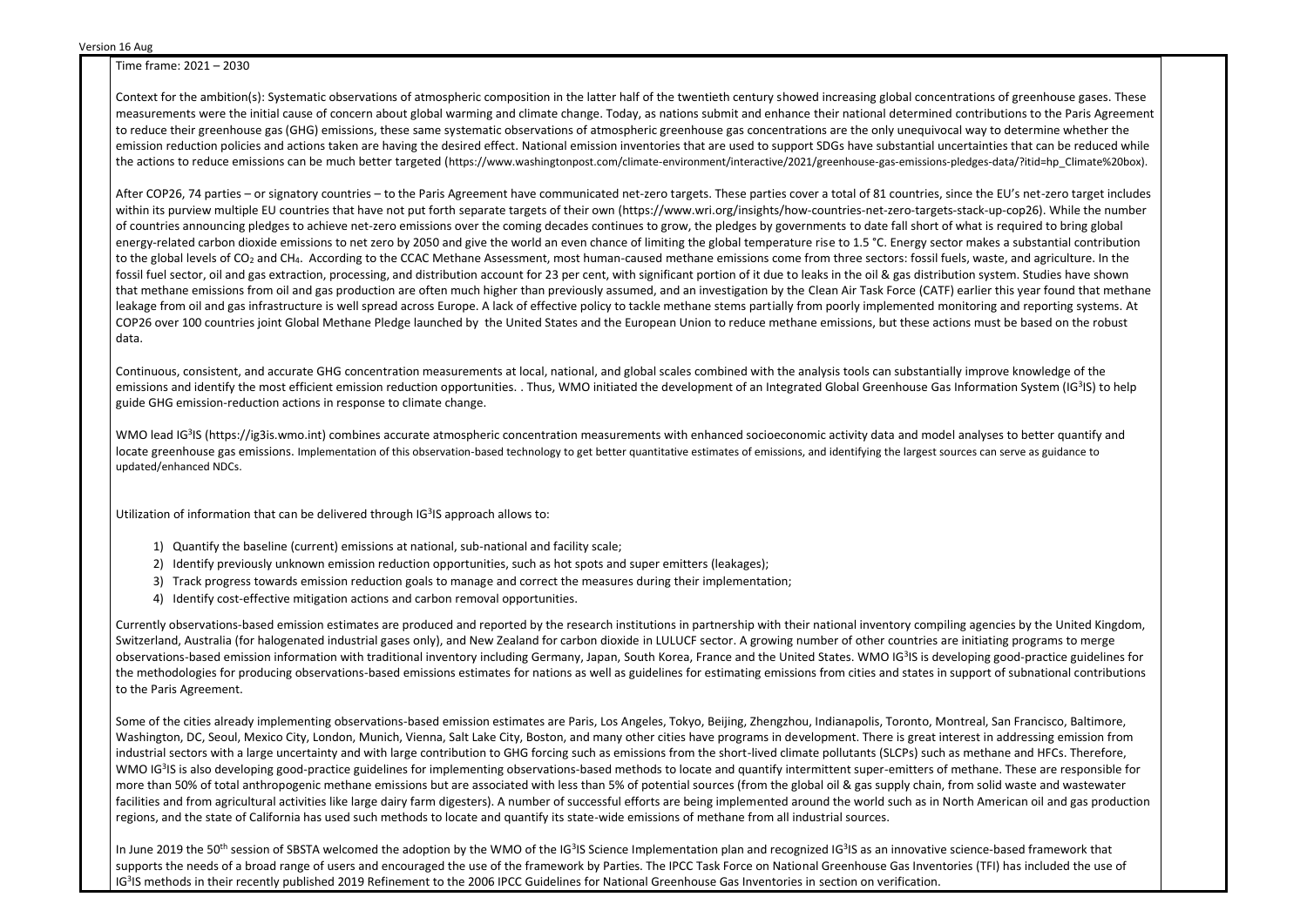The advantage of the observations-based methodology is that it ensures the consistency of emission estimates across sectors and scales. The same observations and modelling tools can be used to assess emissions from the oil and gas facility, the forest or the agricultural land providing an opportunity to objectively quantify the fluxes of GHG. Feasibility of IG<sup>3</sup>IS utilization in support of energy sector, respective guidance materials and pilot and demonstration projects have to be established to support and guide energy sector efforts in reducing its greenhouse gas emissions. As there are some plans developed by the energy sector on achievement of carbon neutrality, atmospheric observations represent the ultimate verification tool for such neutrality. Planned carbon capture and storage facilities or the extension of the forest cover for the uptake would need objective quantification of their potential which can be assessed utilizing IG<sup>3</sup>IS approach.

Efficient and effective emission reductions are key to reach net-zero emissions. Observations-based emission estimates can both guide their reduction and demonstrate the success of taken measures or reveal the need to adjust the measures. Thereby, the technology can support and accelerate mitigation measures that imply preventing socio-economic impacts that would happen as a result of unabated climate change.

> *Start and end date*  2021 – December 2022

> *Start and end date*  2021 – December 2030

> *Start and end date*  2021 – December 2030

The efficient and effective transition to net-zero emissions supported by observations-based emission estimates, and additional co-benefits related to improved air quality will particularly benefit local communities and most vulnerable groups who are particularly affected by environmental disasters. To achieve this, it is crucial to implement integrated approaches and involve all relevant stakeholders from the beginning of the project design.

# **SECTION 2: ACTIONS TO ACHIEVE THE AMBITION**

2.1. Please add at least one key action for each of the elaborated ambition(s) from section 1. *[Please add rows as needed].*

| Description of action (please specify for which ambition from Section 1)                                                              | Start and end date |
|---------------------------------------------------------------------------------------------------------------------------------------|--------------------|
| 2.1.1 – Raise awareness of observations-based tools for GHG emission estimates in the context of the energy sector                    | July 2021 - Deceml |
| (For ambition 1.2)                                                                                                                    |                    |
| Description of action (please specify for which ambition from Section 1)                                                              | Start and end date |
| 2.1.2 – Assist interested partners in the implementation of the IG <sup>3</sup> IS methodology, and provide capacity building support | July 2021 - Deceml |
| (For ambition 1.2)                                                                                                                    |                    |
| Description of action (please specify for which ambition from Section 1)                                                              | Start and end date |
| 2.1.3 – Include energy sector specific information in the IG <sup>3</sup> IS Guidelines for National and Urban contexts               | July 2021 - Deceml |
| (For ambition 1.2)                                                                                                                    |                    |
| Description of action (please specify for which ambition from Section 1)                                                              | Start and end date |
|                                                                                                                                       |                    |

# **SECTION 3: OUTCOMES**

3.1*.* Please add at least one measurable and time-based outcome for **each** of the actions from section 2. *[Please add rows as needed].*

| Outcome                                                                                                            | Date          |
|--------------------------------------------------------------------------------------------------------------------|---------------|
| $\mid$ Number of energy-focused events with IG <sup>3</sup> IS experts participating and promoting the methodology | December 2022 |
| Number of energy experts invited to IG <sup>3</sup> IS events                                                      |               |
| (For action $2.1.1$ )                                                                                              |               |
| <i><u>Outcome</u></i>                                                                                              | Date          |
| Number of new partners implementing IG <sup>3</sup> IS methodology to quantify emissions in the energy sector      | December 2030 |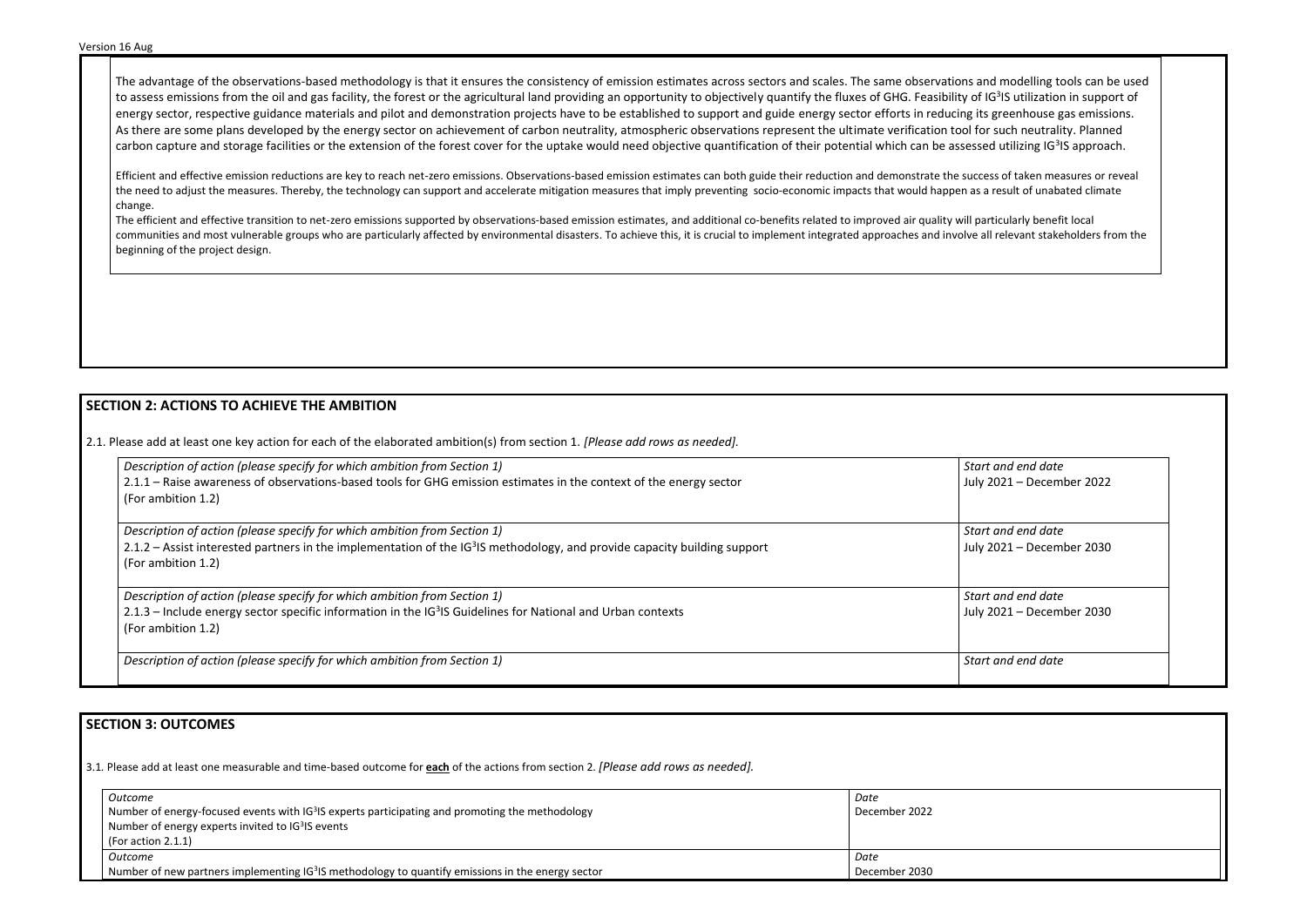Version 16 Aug

| <b>VEISIUIL LU AUX</b>                                                                                                              |               |  |
|-------------------------------------------------------------------------------------------------------------------------------------|---------------|--|
| Number of people trained for the use of observations-based information to quantify energy sector emissions<br>(For action $2.1.2$ ) |               |  |
| Outcome                                                                                                                             | Date          |  |
| Number of workshops conducted to include energy sector in the IG <sup>3</sup> IS National & Urban guidelines                        | December 2030 |  |
| SDG7 annexes created for each of the guidelines containing specific information for decision makers                                 |               |  |
| (For action $2.1.3$ )                                                                                                               |               |  |

## **SECTION 4: REQUIRED RESOURCES AND SUPPORT**

4.1. Please specify required finance and investments for **each** of the actions in section 2.

Actions 2.1.1 and 2.1.3 can be easily implemented with a little investment from partners, expecting successful outcomes from an investment of USD 10,000.00 that would include exchanges and travel of experts over a period of 6 months. For action 2.1.2 (Assist interested partners in the implementation of the methodology and provide capacity building support, evaluation of costs and feasibility shall be conducted prior to implementation

#### **2.1.1 – Raise awareness of observational-based tools in the context of the energy sector:**

There is a lack of cooperation between the experts using atmospheric observations to quantify emissions and experts and policy makers from the energy sector. While IG<sup>3</sup>IS initiative aims to build the bridge between communities, raising awareness among the energy sector about the capabilities of atmospheric observations is paramount to make better informed decisions. The oil & gas sector facilities and infrastructure could largely benefit from atmospheric observations to evaluate their potential for emissions reduction from leakages. This action requires financial support for the participation of IG<sup>3</sup>IS experts in SDG7-related events and vice versa.

This action would need financial support to build capacity on the use of atmospheric observations and inverse modelling for the quantification of emissions. IG<sup>3</sup>IS experts are available to provide consultancy services to interested partners and strengthen their capabilities. With limited financial support IG<sup>3</sup>IS has been developing several activities in developing countries, including a feasibility study, gap analysis, network design, modelling & infrastructure requirements, and capacity building. These activities are intended to create an enabling environment for countries to request financial support to donors and climate financing mechanisms for the full implementation of an observational network and establishment of the modelling tools to make IG3IS operational. IG3IS as a user-driven methodology does not have a universal recipe for all cases and each project is carefully evaluated by the expect community to provide the solution that meets requirements of users and stakeholders.

#### **2.1.2 – Assist interested partners in the implementation of the methodology and provide capacity building support:**

IG<sup>3</sup>IS experts are developing Guidelines that compile best practices worldwide towards an international standardized approach. Currently, urban guidelines are being finalized and national guidelines production will commence soon. The integration of the energy sector experts in the development and update of such guidelines are critical to ensure that they address effectively all the sectors at these scales. This action requires financial support for workshops and travel of experts in order to develop SDG7 specific information within the IG<sup>3</sup>IS National & Urban Guidelines for the use of decision-makers.

#### **2.1.3 – Include energy sector specific information in the IG<sup>3</sup> IS Guidelines for National and Urban contexts:**

4.2. [For countries only] In case support is required for the actions in section 2, please select from below and describe the required support and specify for which action.

*[Examples of support for Member States could include: Access to low-cost affordable debt through strategic de-risking instruments, capacity building in data collection; development of integrated energy plans and energy transition pathways; technical assistance, etc.]*

| $\Box$ Financing                               | Description |
|------------------------------------------------|-------------|
| $\Box$ In-Kind contribution                    | Description |
| □ Technical Support                            | Description |
| $\Box$ Other/Please specify $\Box$ Description |             |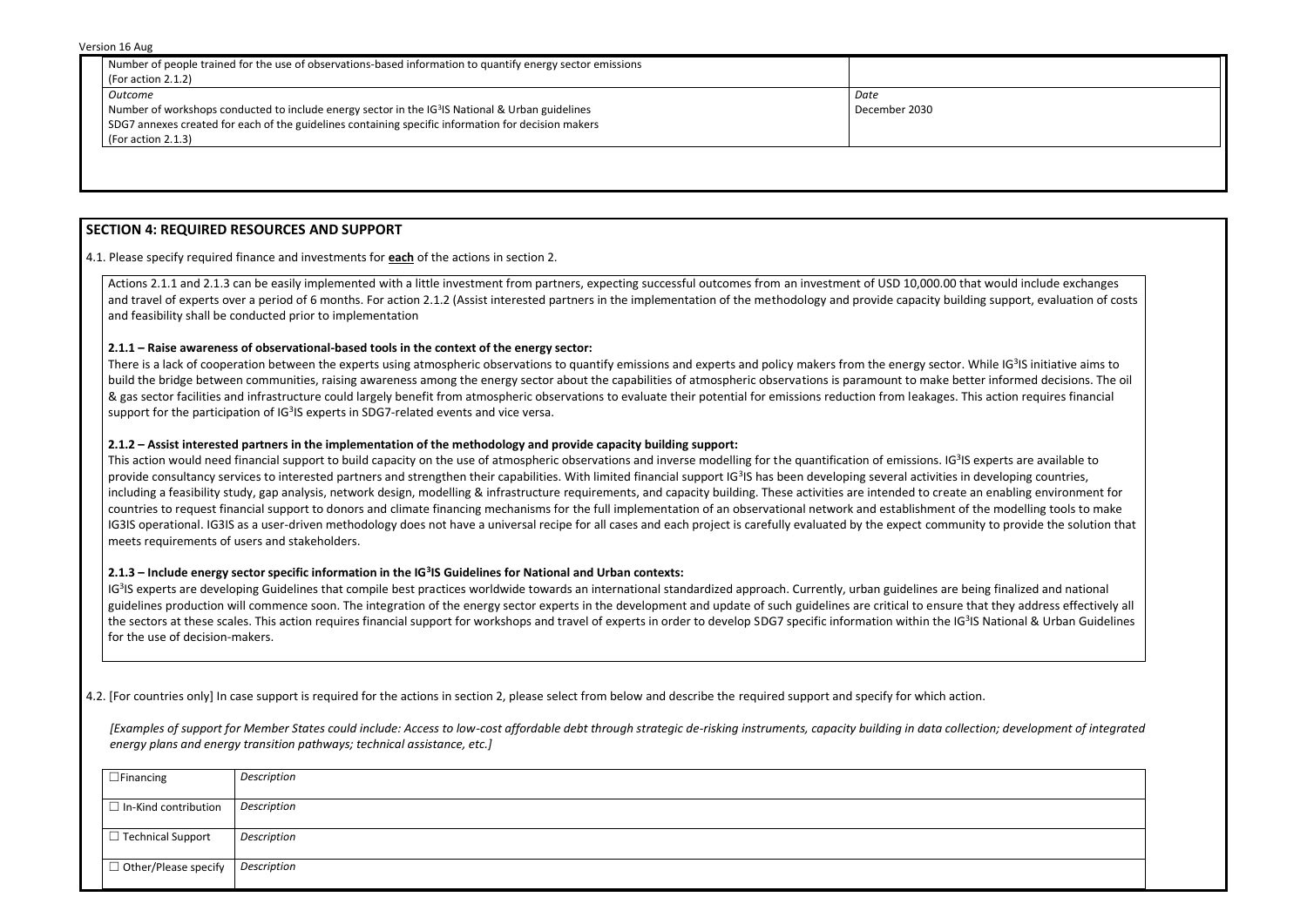**SECTION 5: IMPACT** 

# 5.1. Countries planned for implementation including number of people potentially impacted. The tool can be applied at a different scale. While it can be used to quantify GHG emissions from specific facilities, it is recommended that IG<sup>3</sup>IS methodology is utilized to complement national inventories and is implemented at a national scale, permitting to identify not only major emission sources but also cost-effective mitigation actions and carbon removal opportunities. 5.2. Alignment with the 2030 Agenda for Sustainable Development – Please describe how **each** of the actions from section 2 impact advancing the SDGs by 2030. *[up to 500 words, please upload supporting strategy documents as needed]*  Each of the actions described in the section 2 will promote the use of atmospheric observations to quantify GHG emissions and will allow decision makers to make informed decisions and cost-effectively implement mitigation actions and policies. The use of such methodology will also enhance transparency of inventory reporting and maximize the capabilities to monitor emission trends in a timely manner. Given some GHG are at the same time air pollutants, and the IG<sup>3</sup>IS methodology can be used for the detection and monitoring of air pollutants, improvement of air quality is a co-benefit that can be leveraged with the adoption of IG<sup>3</sup>IS methodology. The use of IG<sup>3</sup>IS and the implementation of the actions proposed in section 2 would contribute to the advancement of the following SDGs: **SDG 3. Ensure healthy lives and promote well-being for all at all ages** *(Major impact if air quality objectives included in the adoption of the methodology)* **Target: 3.9** By 2030, substantially reduce the number of deaths and illnesses from hazardous chemicals and air, water and soil pollution and contamination **SDG 7. Ensure access to affordable, reliable, sustainable and modern energy for all** *(indirect impact)* **Target 7.a** By 2030, enhance international cooperation to facilitate access to clean energy research and technology, including renewable energy, energy efficiency and advanced and cleaner fossil-fuel technology, and promote investment in energy infrastructure and clean energy technology **SDG 9. Build resilient infrastructure, promote inclusive and sustainable industrialization and foster innovation** *(indirect impact)* Target 9.4 By 2030, upgrade infrastructure and retrofit industries to make them sustainable, with increased resource-use efficiency and greater adoption of clean and environmentally sound technologies and industrial processes, with all countries taking action in accordance with their respective capabilities **SDG 11. Make cities and human settlements inclusive, safe, resilient and sustainable** *(Major impact if air quality objectives included in the adoption of the methodology)* **Target 11.6** By 2030, reduce the adverse per capita environmental impact of cities, including by paying special attention to air quality and municipal and other waste management

5.3. Alignment with Paris Agreement and net-zero by 2050 - Please describe how each of the actions from section 2 align with the Paris Agreement and national NDCs (if applicable) and support the net-zero emissions by 2050. *[up to 500 words, please upload supporting strategy documents as needed]* 

**SDG 13. Take urgent action to combat climate change and its impacts** *(Major impact)* **Target: 13.2** Integrate climate change measures into national policies, strategies and planning

The implementation of the Paris Agreement will require countries and sub-national entities to take actions to reduce emissions of greenhouse gases in an optimal way. To assist the countries in meeting their commitments the World Meteorological Organization (WMO) and its partners have initiated the development of an Integrated Global Greenhouse Gas Information System (IG<sup>3</sup>IS). IG3IS utilizes atmospheric observations to evaluation GHG emissions and serves as a supplementary tool that strengthen the Measuring, Reporting, Verification (MRV) process and support transparency. Utilization of the atmospheric observations is a unique way to establish carbon neutrality (when amounts of emitted GHG equals to the uptake by the sinks, the atmospheric concentration does not change). Energy sector is an important contributor to the achievement of the Paris agreement goals and this sector requires improved information about its emissions, especially the ones that can not be easily taken into consideration in the inventory (e.g. gas leakages). So far, energy sector had very limited knowledge about the opportunities to better quantify its emissions and raising awareness about IG<sup>3</sup>IS approach will help energy sector to raise its mitigation ambition. Moreover, those partners in the energy sector who will engage in IG<sup>3</sup>IS not only raise their ambition. Being trained on the IG<sup>3</sup>IS implementation they will be capable of objectively assessing their emission reduction and hence quantify their contribution to the goal of the Paris agreement.

The Paris agreement also requires the consistency of the methods and information that is used in its support. For example, the emission reporting is done following strictly standardized IPCC guidelines. To make IG<sup>3</sup>IS such a standardized tool for all implementing partners, the contribution of the energy sector in the good practice documents will be essential.

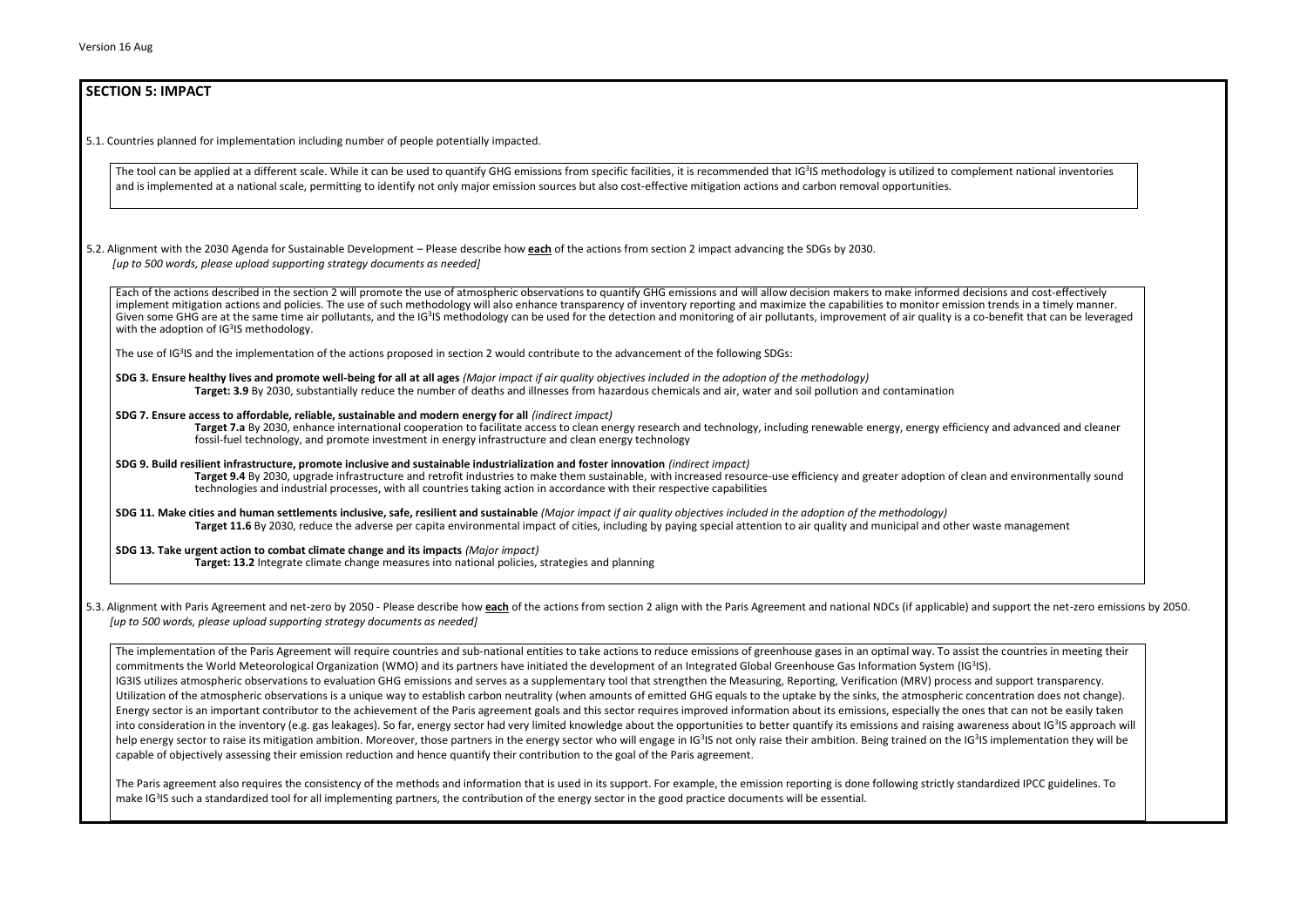### **SECTION 6: MONITORING AND REPORTING**

6.1. Please describe how you intend to track the progress of the proposed outcomes in section 3. Please also describe if you intend to use other existing reporting frameworks to track progress on the proposed outcomes.

IG3IS Steering Committee (SC) meetings are held every 4-6 weeks. All IG<sup>3</sup>IS endorsed projects must go under the Steering Committee approval. The SC frequently revisits ongoing projects and activities and addresses potential risks that could jeopardize the successful implementation of IG<sup>3</sup>IS methodology. Additionally, all IG<sup>3</sup>IS related activities are presented to the Committee, and recorded in video and captured in the minutes after each meeting by the IG<sup>3</sup>IS Office. The IG<sup>3</sup>IS Office is normally in charge of monitoring day-to-day advances of each of the IG<sup>3</sup>IS initiatives and keeps a monitoring framework updated and accessible to members of the SC. Equally, IG<sup>3</sup>IS projects can be consulted and visited in the IG<sup>3</sup>IS website [\(https://ig3is.wmo.int/\)](https://ig3is.wmo.int/). Finally, th[e endorsement criteria](https://wmoomm-my.sharepoint.com/:w:/g/personal/mpespi_wmo_int/EdcedilsPzhBmMGyJtMOp-sB2nMa7BF8Jg1qPrNsOZyZeg?e=tEIaDW) of an IG<sup>3</sup>IS project observes a reporting mechanism to the IG<sup>3</sup>IS SC, guaranteeing the adequate progress of activities and alignment with the methodology.

#### **SECTION 7: GUIDING PRINCIPLES CHECKLIST**

Please use the checklist below to validate that the proposed Energy Compact is aligned with the guiding principles.

- **I. Stepping up ambition and accelerating action** Increase contribution of and accelerate the implementation of the SDG7 targets in support of the 2030 Agenda for Sustainable Development for Paris Agreement
	- I. 1. Does the Energy Compact strengthen and/or add a target, commitment, policy, action related to SDG7 and its linkages to the other SDGs that results in a higher cumulative impact compared to existing frameworks? ☒Yes ☐No
	- *I.2. Does the Energy Compact increase the geographical and/or sectoral coverage of SDG7 related efforts?* ⊠Yes □No
	- 1.3. Does the Energy Compact consider inclusion of key priority issues towards achieving SDG7 by 2030 and the net-zero emission goal of the Paris Agreement by 2050 as defined by latest global analysis and data including *outcome of the Technical Working Groups?* ☒Yes ☐No
- **II. Alignment with the 2030 agenda on Sustainable Development Goals** Ensure coherence and alignment with SDG implementation plans and strategies by 2030 as well as national development plans and priorities.
	- *II.1. Has the Energy Compact considered enabling actions of SDG7 to reach the other sustainable development goals by 2030?* ⊠Yes □No
	- *II.2. Does the Energy Compact align with national, sectoral, and/or sub-national sustainable development strategies/plans, including SDG implementation plans/roadmaps?* ☒Yes ☐No
	- *II.3. Has the Energy Compact considered a timeframe in line with the Decade of Action?* ⊠Yes □No
- **III. Alignment with Paris Agreement and net-zero by 2050** Ensure coherence and alignment with the Nationally Determined Contributions, long term net zero emission strategies.
	- *III.1. Has the Energy Compact considered a timeframe in line with the net-zero goal of the Paris Agreement by 2050?* ⊠Yes □No
	- *III.2. Has the Energy Compact considered energy-related targets and information in the updated/enhanced NDCs?* ☐Yes ☐No
	- *III.3. Has the Energy Compact considered alignment with reaching the net-zero emissions goal set by many countries by 2050?* ⊠Yes □No
- **IV. Leaving no one behind, strengthening inclusion, interlinkages, and synergies** Enabling the achievement of SDGs and just transition by reflecting interlinkages with other SDGs.
	- *IV.1. Does the Energy Compact include socio-economic impacts of measures being considered?* □Yes ⊠No
	- *IV.2. Does the Energy Compact identify steps towards an inclusive, just energy transition?* □Yes ⊠No
	- *IV.3. Does the Energy Compact consider measures that address the needs of the most vulnerable groups (e.g. those impacted the most by energy transitions, lack of energy access)?* □Yes ⊠No
- **V. Feasibility and Robustness -** Commitments and measures are technically sound, feasible, and verifiable based a set of objectives with specific performance indicators, baselines, targets and data sources as needed.
	- V.1. Is the information included in the Energy Compact based on updated quality data and sectoral assessments, with clear and transparent methodologies related to the proposed measures? ⊠Yes □No
	- *V.2. Has the Energy Compact considered inclusion of a set of SMART (specific, measurable, achievable, resource-based and time based) objectives?* ⊠Yes □No

V.3. Has the Energy Compact considered issues related to means of implementation to ensure feasibility of measures proposed (e.g. cost and financing strategy, technical assistant needs and partnerships, policy and regulato *gaps, data and technology)?* ⊠Yes □No